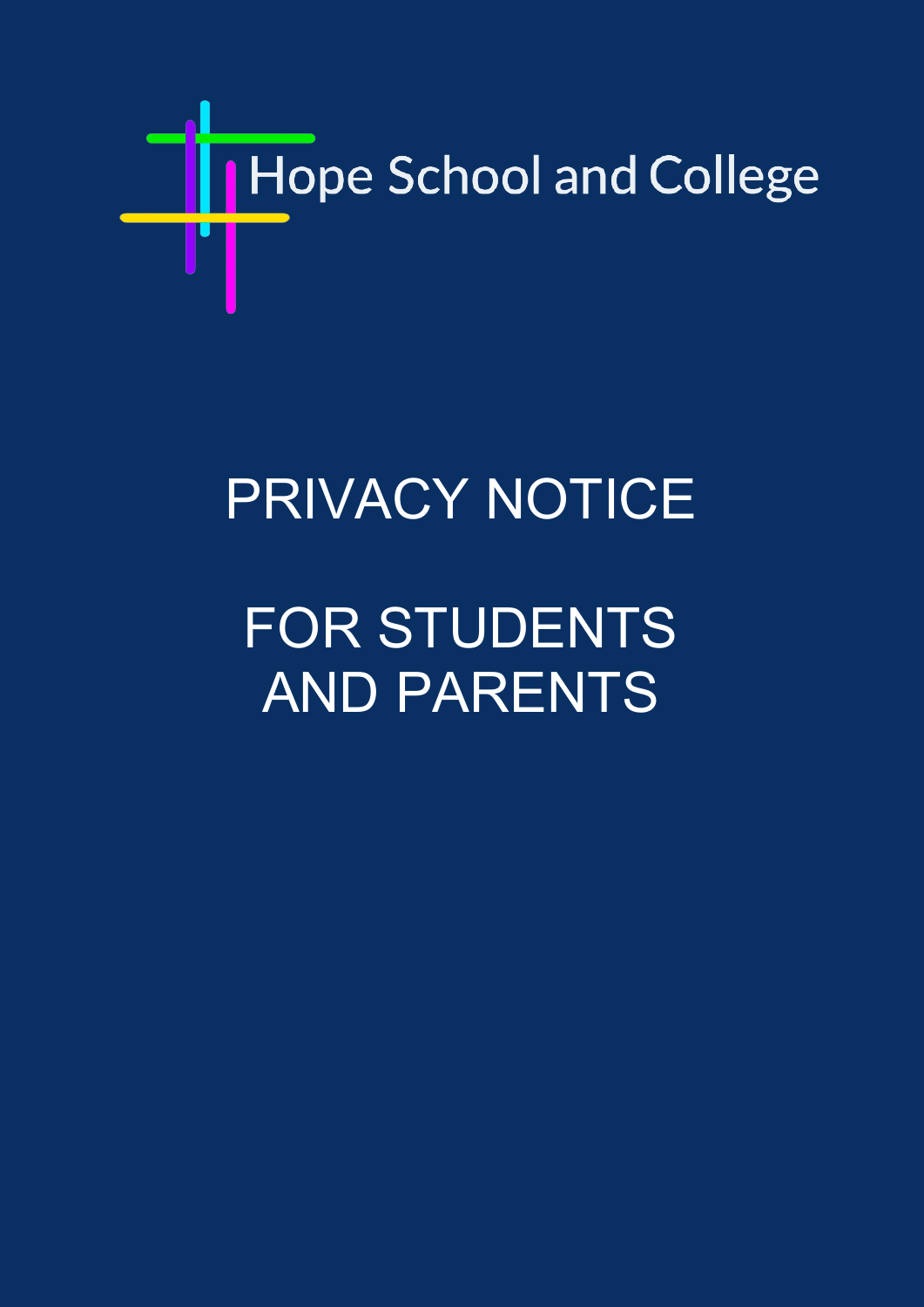

### **GDPR privacy notice for pupils and their families**

Wigan

Schools are currently required to inform pupils and their families about how their personal data may be collected and used. This requirement will remain once the GDPR comes into effect on 25 May 2018; however, schools will be required to revise their privacy notices to include further information on processing individuals' personal data, in order to be compliant with the GDPR.

#### **Who processes your information?**

**Hope School and College** is the data controller of the personal information you provide to us. This means the school determines the purposes for which, and the manner in which, any personal data relating to pupils and their families is to be processed. **JoAnne Starling** acts as a representative for the school with regard to its data controller responsibilities; they can be contacted on **01942 824150** or **enquires@hope.wigan.sch.uk.** 

In some cases, your data will be outsourced to a third party processor; however, this will only be done with your consent, unless the law requires the school to share your data. Where the school outsources data to a third-party processor, the same data protection standards that **Hope School and College** upholds are imposed on the processor.

**JoAnne Starling** is the data protection officer. Their role is to oversee and monitor the school's data protection procedures, and to ensure they are compliant with the GDPR. The data protection officer can be contacted on **01942 824150** or **dpo@hope.wigan.sch.uk**.

#### **Why do we collect and use your information?**

**Hope School and College** holds the legal right to collect and use personal data relating to pupils and their families, and we may also receive information regarding them from their previous school, LA and/or the DfE. We collect and use personal data in order to meet legal requirements and legitimate interests set out in the GDPR and UK law.

- To support pupil learning
- To monitor and report on pupil progress
- To provide appropriate pastoral care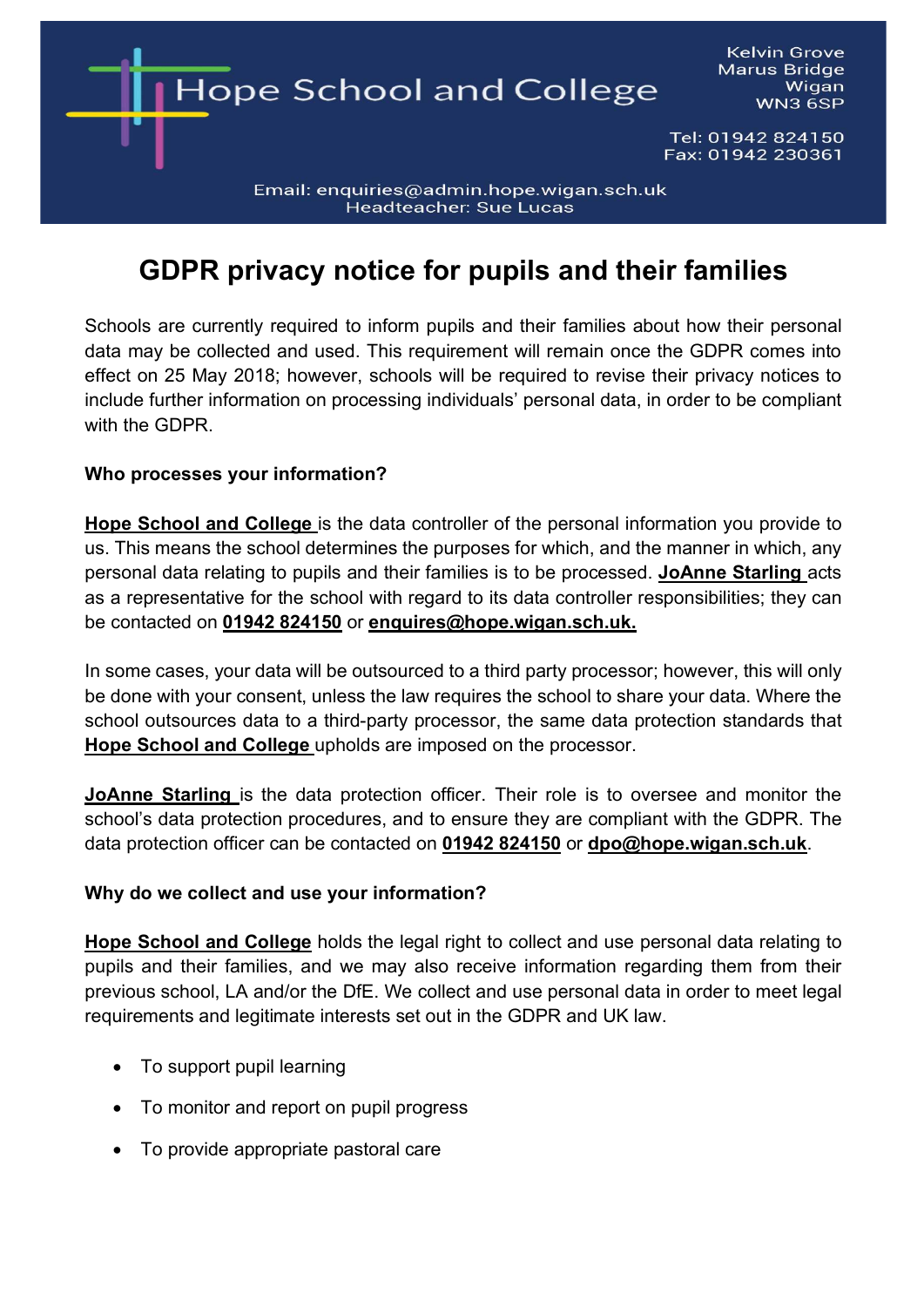

- To assess the quality of our service
- To comply with the law regarding data sharing

#### **Which data is collected?**

The categories of pupil information that the school collects, holds and shares include the following:

- Personal information e.g. names, pupil numbers and addresses
- Characteristics e.g. ethnicity, language, nationality, country of birth and free school meal eligibility
- Attendance information e.g. number of absences and absence reasons
- Assessment information e.g. national curriculum assessment results
- Relevant medical information
- Information relating to SEND
- Behavioural information
- Photographs these will be used to aid our records, to record achievement and progress throughout the curriculum – including moderation of work and evidence towards personal targets.

Whilst the majority of the personal data you provide to the school is mandatory, some is provided on a voluntary basis. When collecting data, the school will inform you whether you are required to provide this data or if your consent is needed. Where consent is required, the school will provide you with specific and explicit information with regards to the reasons the data is being collected and how the data will be used.

#### **How long is your data stored for?**

Personal data relating to pupils at **Hope School and College** and their families is stored in line with the Information Management Toolkit for Schools guidelines published by the IRMS.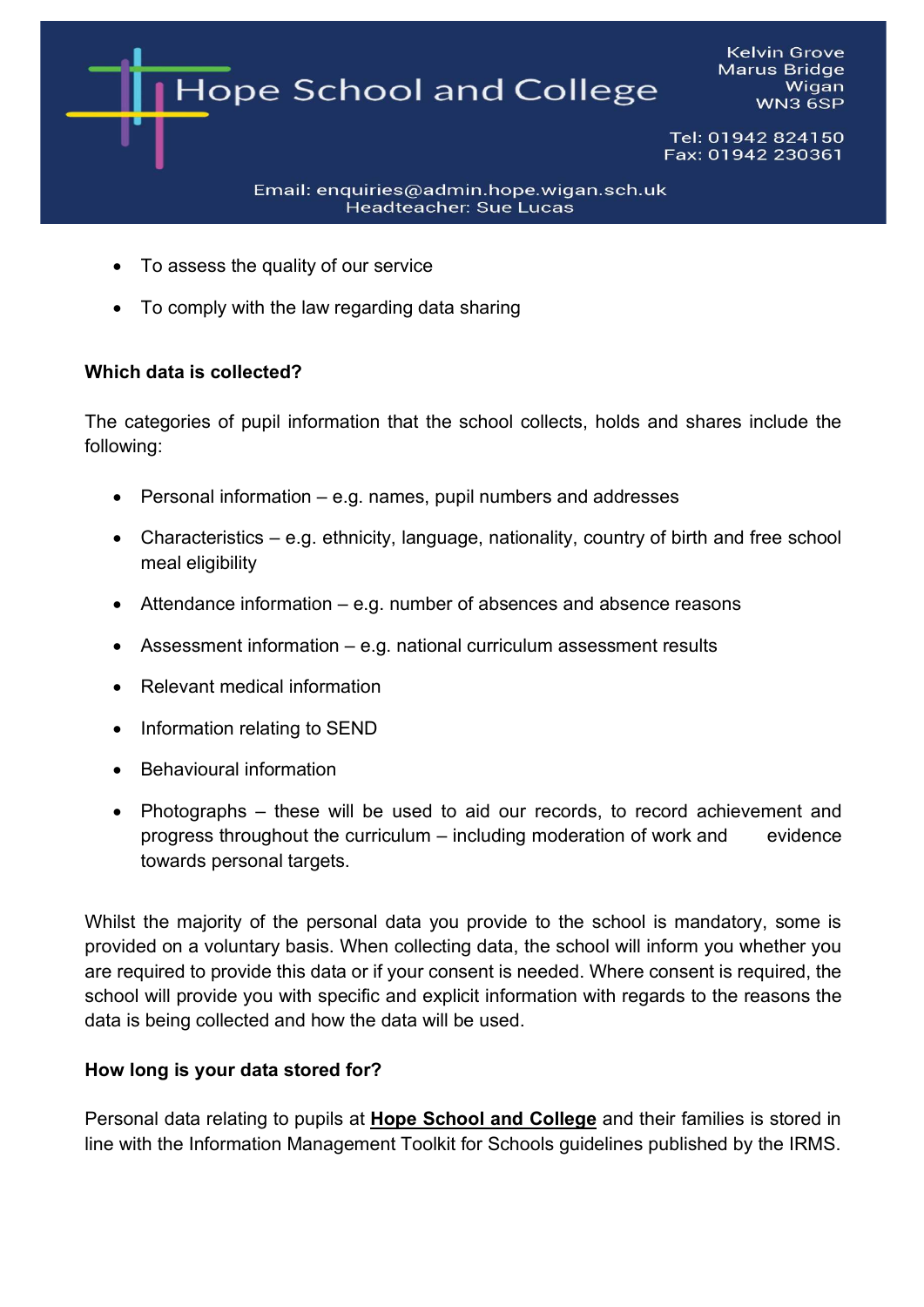

In accordance with the GDPR, the school does not store personal data indefinitely; data is only stored for as long as is necessary to complete the task for which it was originally collected.

#### **Will my information be shared?**

The school is required to share pupils' data with the DfE on a statutory basis, this includes the following:

- ULN Unique Learning Number
- FSM Free School Meals
- Pupil Premium
- SEND
- Funding

The National Pupil Database (NPD) is managed by the DfE and contains information about pupils in schools in England. **Hope School and College** is required by law to provide information about our pupils to the DfE as part of statutory data collections, such as the school census; some of this information is then stored in the NPD. The DfE may share information about our pupils from the NDP with third parties who promote the education or wellbeing of children in England by:

- Conducting research or analysis.
- Producing statistics.
- Providing information, advice or guidance.

The DfE has robust processes in place to ensure the confidentiality of any data shared from the NDP is maintained.

**Hope School and College** will not share your personal information with any third parties without your consent, unless the law allows us to do so. The school routinely shares pupils' information with:

• Pupils' destinations upon leaving the school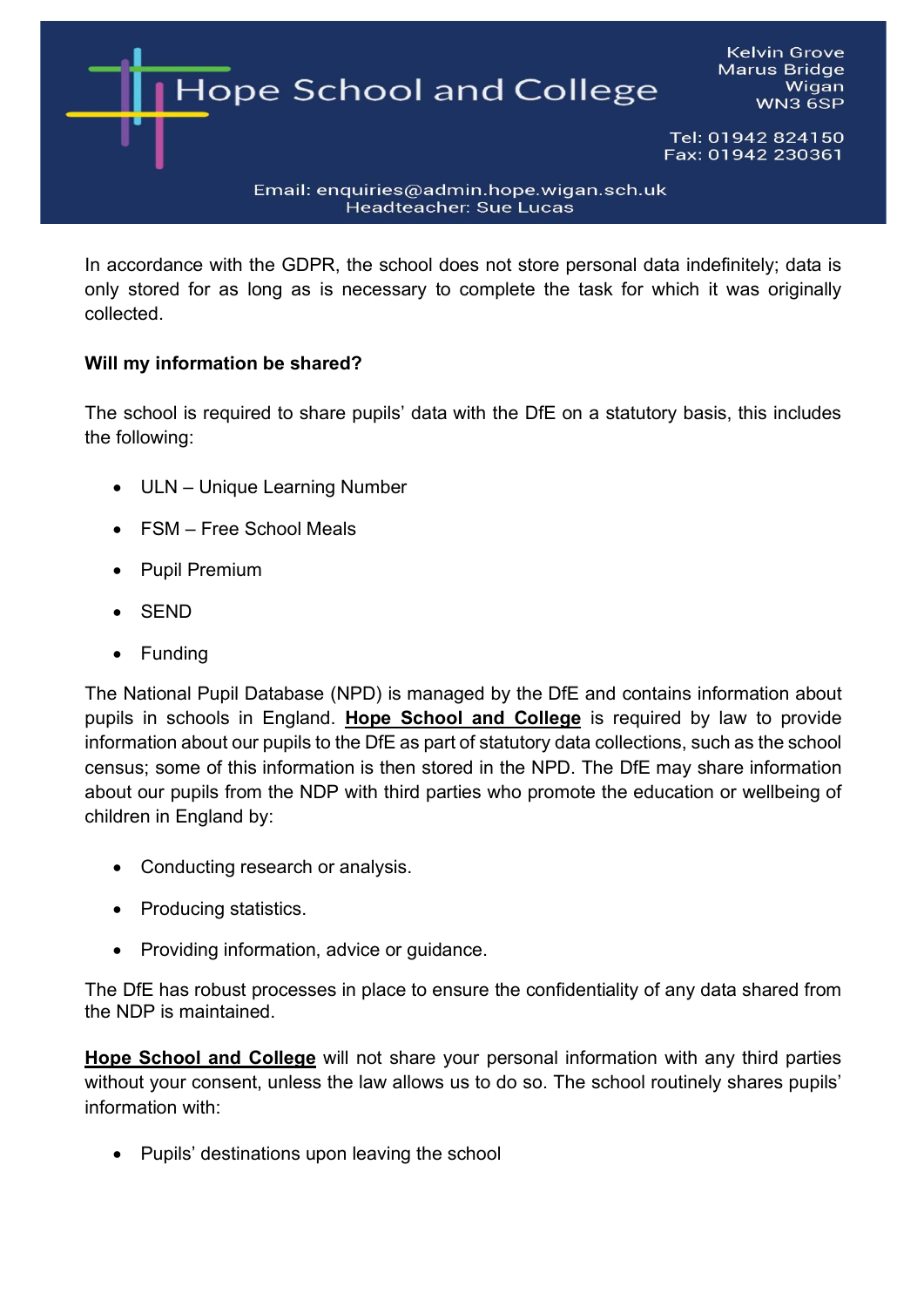**Kelvin Grove Marus Bridge Hope School and College** Wigan **WN3 6SP** Tel: 01942 824150 Fax: 01942 230361

Email: enquiries@admin.hope.wigan.sch.uk **Headteacher: Sue Lucas** 

- The LA
- The NHS
- Connecting Steps (BSquared) / Behaviour Watch
- Meritec CPOMS

The information that we share with these parties includes the following:

- Safeguarding information
- Assessment information
- Medical information
- Pupil and parents name, address, date of birth, and other information required to meet our statutory obligations.

Once our pupils leave Hope School and College, we are required by law to pass on certain information to our LA, and other relevant service providers dependent on the destination of the student. The information provided includes addresses and dates of birth of all pupils and their parents, and any information necessary to support the services, e.g. school name, ethnicity or gender.

Parents are able to request that only their child's name, address and date of birth are passed to the LA by informing **the school** via **email or letter**. For more information regarding services for young people, please contact the Local Authority.

#### **What are your rights?**

Parents and pupils have the following rights in relation to the processing of their personal data.

You have the right to:

- Be informed about how **Hope School and College** uses your personal data.
- Request access to the personal data that **Hope School and College** holds.
- Request that your personal data is amended if it is inaccurate or incomplete.